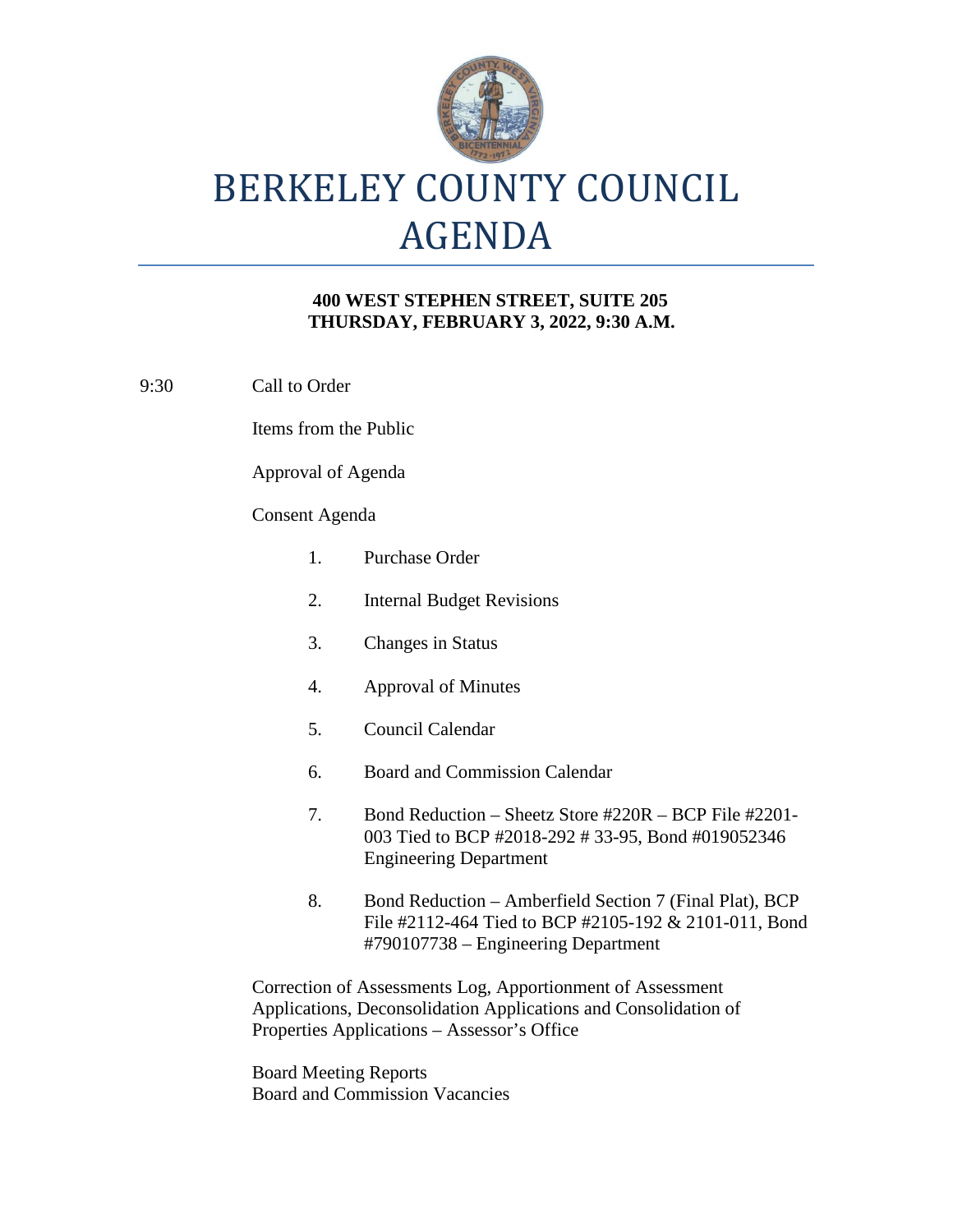

## BERKELEY COUNTY COUNCIL AGENDA

- 10:00 Bid Opening Yoga Classes
- 10:15 Will Lorensen, Fiduciary Supervisor Estate Accounts – Month of February Estate Hearings to be Scheduled
- 10:30 BREAK
- 10:45 Nicolas Diehl, Executive Director, Eastern WV Regional Airport Authority FY2022-23 Budget Presentation
- 11:00 Susan Snowden, Executive Director, Mountain State Apple Harvest Festival FY2022-23 Budget Presentation
- 11:15 Bill Kearns, CFO, Berkeley-Morgan County Board of Health FY 2022-23 Budget Presentation
- 11:30 Alan Davis, County Administrator State Budget Revision # 08 Fund 001

Possible Executive Session for County Council Personnel, Real Estate Acquisition, Legal Matters and Economic Development

### BREAK

#### **Board of Review and Equalization – Session # 3**

- 2:00 Board of Review and Equalization Larry Hess, Assessor, Review and Equalization
- 2:15 Stacy McFarland, Regional Philanthropy Officer, American Red Cross FY2022-23 Budget Presentation
- 2:30 Board of Review & Equalization Applicant